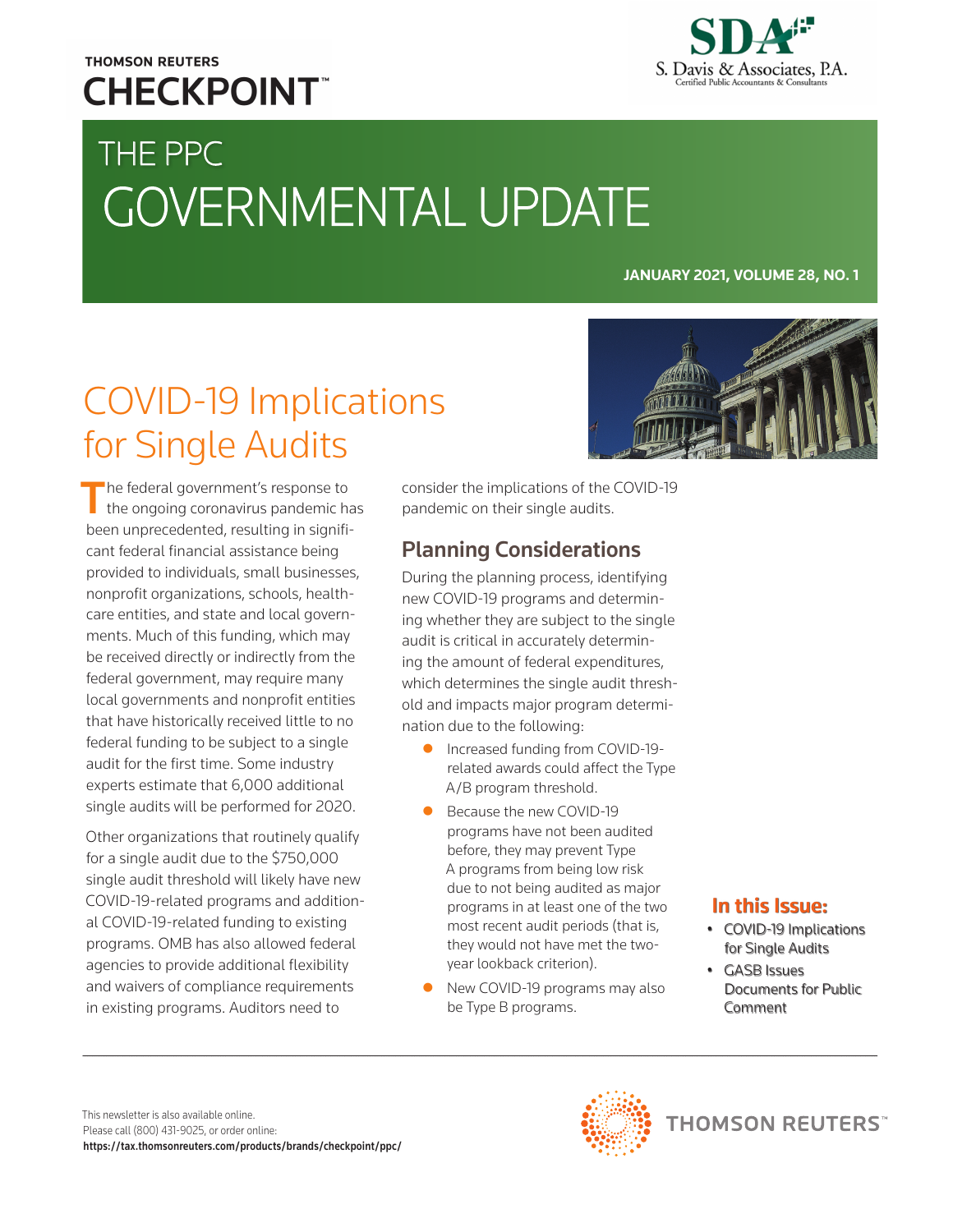While inherent risk is considered in the Type B program risk assessment, the Uniform Guidance does not permit the auditor to consider inherent risk in evaluating whether there is significantly increased risk for a Type A program.

#### Risk Assessments During Planning

If the client received COVID-19 funding for existing programs, the auditor needs to consider the effect on Type A and B risk assessments during planning. If, during the risk assessment process, it is determined that there is a significant increase in program risk due to changes in personnel or systems because of COVID-19, a Type A program that would have been low risk might no longer be low risk.

When evaluating or assessing Type B programs, auditors need to consider whether additional funds create new risk factors and inherent risk, such as the newness of the programs. It is important to note that there is no specific requirement to select a COVID-19 Type B program for audit.

### COVID-19 and the Compliance Supplement

Appendix VII of the Compliance Supplement states that COVID-19-related awards must be separately reported on the schedule of expenditures of federal awards and the data collection form. This requirement relates not only to COVID-19-related funds expended for new programs but also to those expended for existing programs. Expenditures of COVID-19-related funds must be separately reported even if there is no new CFDA number. This requirement for explicit identification of new and existing program COVID-19 expenditures also extends to the findings presented in the Schedule of Findings and Questioned Costs, if applicable.

Because of the timing of development and approval of Compliance Supplement changes and the evolving nature of the COVID-19 pandemic and related legislation and programs, the 2020 Compliance Supplement contains minimal information about the COVID-19 pandemic and related programs.

The OMB had planned on releasing an addendum to the Compliance Supplement in the fall of 2020 that would have addressed new COVID-19-related programs and information on modified compliance requirements that are relevant to COVID-19 for existing programs. As this newsletter was being finalized, OMB announced the release of the addendum at the end of December. The 2020 Compliance Supplement Addendum will be covered in detail in the next edition of this newsletter.

Many practitioners (and organizations receiving federal awards) had questioned whether they could appropriately complete a single audit and issue their reports before the addendum was available. The Compliance Supplement states that reports issued prior to the publication of the addendum were not required to adhere to its requirements. However, due to the critical nature of the information expected in the addendum, AICPA representatives and key industry opinion leaders strongly urged auditors of organizations that received COVID-19-related awards (whether through new or existing programs, or through changes made to existing programs due to COVID-19) not to complete and report on their June 30, 2020, or later single audits without using the addendum, unless expenditures under these awards are clearly immaterial.

#### Practical Consideration:

The 2020 Compliance Supplement Addendum, to be discussed in the next edition of this newsletter, can be found at www.whitehouse.gov/omb/ [office-federal-financial-management/](https://www.whitehouse.gov/omb/office-federal-financial-management/).

#### Determining Current Compliance Requirement

Because of the COVID-19 pandemic, many existing federal programs may have changes to the compliance requirements subject to audit. During planning, it is important that auditors identify existing programs that may have had compliance requirements subject to audit modified or relaxed for part of the year. Auditors may consider:

- $\bullet$  Talking to clients about how they are identifying changed requirements.
- Reviewing federal guidance issued for various programs.
- Checking the future Compliance Supplement addendum to determine if it includes revised sections for existing programs with changes.

To help summarize the COVID-19 funding, the AICPA's Government Audit Quality Center has prepared a nonauthoritative summary of the new COVID-19 programs and whether each one is subject to the single audit. The summary also includes links to agency websites for further guidance and some additional notes about what is posted on the **https://beta.sam.gov** website. The AICPA intends to update this summary periodically based on the federal government website and information from federal agencies. Auditors should refer to the date at the top of the summary to be sure they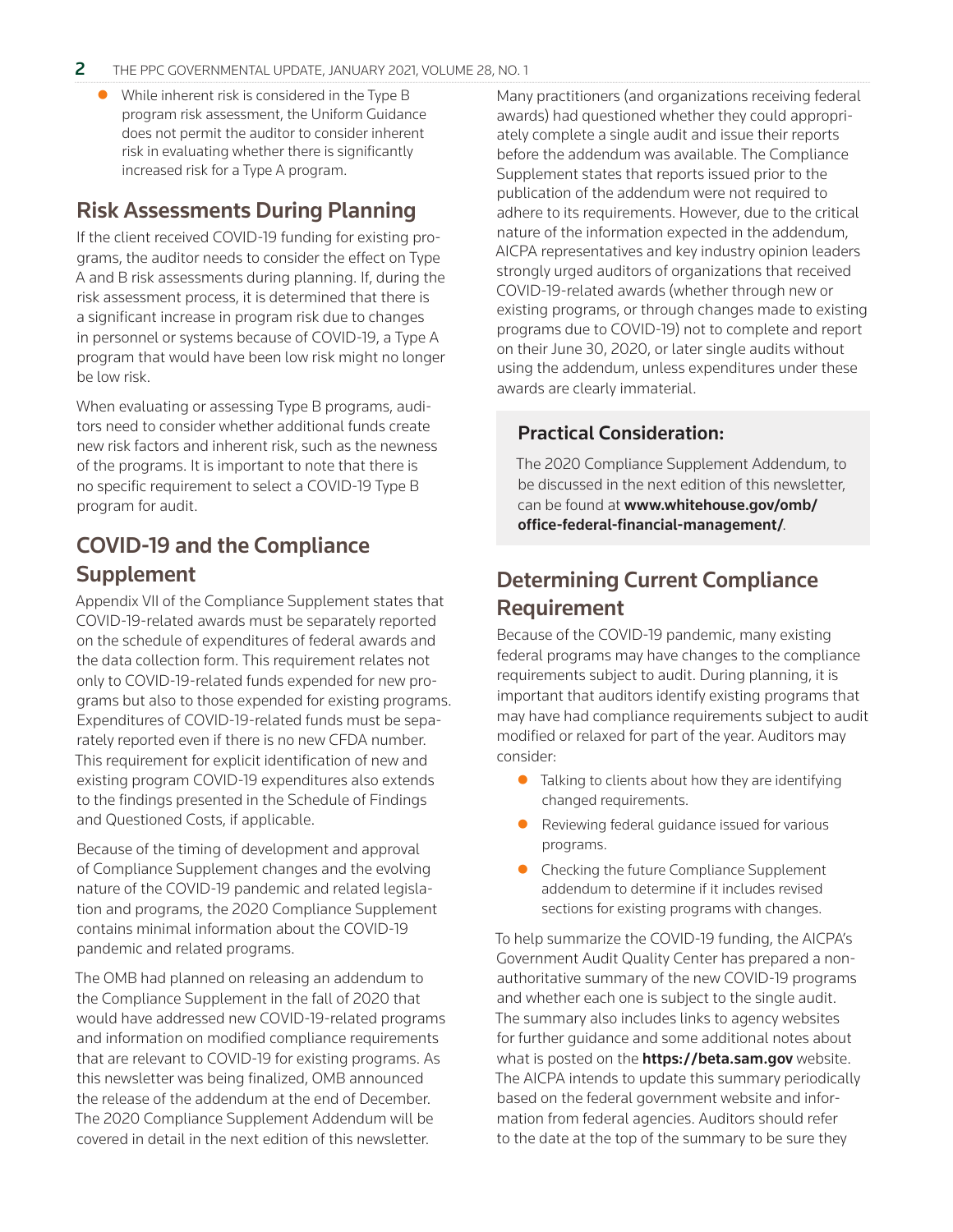are consulting the latest version. This summary can be found at [www.aicpa.org/interestareas/governmen](https://www.aicpa.org/interestareas/governmentalauditquality.html)talauditquality.html.

OMB has published a listing of all COVID-19 programs [and their CFDA/Assistance Listing numbers at](https://www.cfo.gov/financial-assistance) www.cfo. gov/financial-assistance (under the Guidance, Policies and Resources link, select CARES Act & M-20-21 Recipient Frequently Asked Questions, published June 24, 2020). An asterisk by the CFDA/Assistance Listing number indicates it is a new CFDA/Assistance Listing number.

• • •

## GASB Issues Documents for Public Comment

ver the summer, the GASB issued two exposure drafts (EDs) and one preliminary views (PV) document that are available for review and public comment. The deadline for submitting written comments for each document is February 26, 2021.

A *preliminary views* document from the GASB is published at the early stages of a project and precedes an exposure draft. Simply put, it provides the public with the GASB's preliminary views on the relevant topic, while requesting feedback from stakeholders, but before determining whether, and with what content, a future exposure draft might be issued. An *exposure draft* is further down the path of the GASB's due process and contains a proposed statement or concept. The GASB considers all feedback received throughout the process before issuing final guidance.

#### *Financial Reporting Model Improvements* (ED)

One of the most significant proposals in this ED is to replace the current financial resources measurement focus and the modified accrual basis of accounting, used in reporting the governmental funds, with a shortterm financial resources measurement focus and the accrual basis of accounting. The objectives of the proposal are to improve the effectiveness of the financial reporting model for decision-making and government accountability, as well as to address certain application issues.

The current financial resources measurement focus and the modified accrual basis of accounting have been one of the more controversial aspects of governmental accounting and continue to challenge policymakers and stakeholders. The proposal includes discussion of the measurement focus and basis of accounting for the governmental funds and the related recognition concepts.

Other significant components in the reporting model that the Board is proposing to update include the following:

- **•** Reporting requirements for management's discussion and analysis.
- **•** Reporting for unusual or infrequent items.
- **•** Titles for governmental fund statements.
- Adding a separate category in proprietary fund statements for noncapital subsidies.
- Eliminating the option to present budgetary comparisons as part of the basic financial statements.
- **•** Reporting major component unit information.
- Additional revisions to note disclosures to reflect recent changes for reporting additional intangible right-to-use assets and the related liabilities for those long-term agreements.

#### Practical Consideration:

This project is directly linked to the concepts statement ED, *Recognition of Elements of Financial Statements*. These projects are not likely to be finalized until 2022. The proposed effective date in the *Financial Reporting Model Improvements* ED is for fiscal years beginning after June 15, 2024 (governments with revenues of \$75 million or more), or June 15, 2025 (governments with revenues of less than \$75 million).

#### *Recognition of Elements of Financial Statements* (ED)

This ED would establish a Concepts Statement aimed at assisting practitioners in applying the proposed standard outlined in *Financial Statement Improvements* ED. It establishes criteria for when elements of the financial statements would be recognized under the short-term financial resources measurement focus. The primary objective of the recognition project is to develop a framework of recognition concepts for financial statements that are currently prepared using the current financial resources measurement focus and the modified accrual basis of accounting.